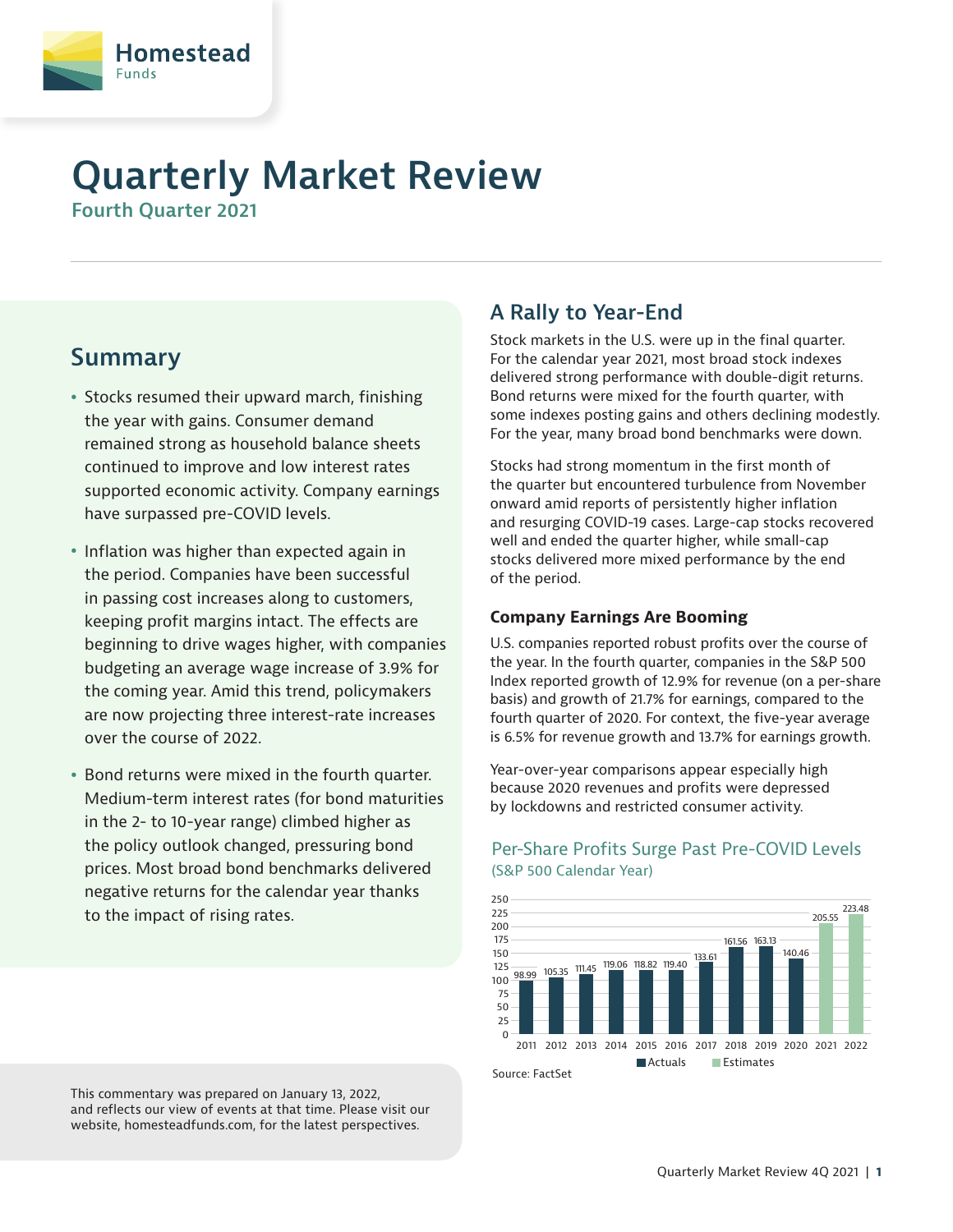Per-share figures are also boosted when companies shrink the pool of publicly held stock by using cash to buyback outstanding shares, which they have been doing at a significant pace. Still, company earnings have clearly recovered to pre-COVID levels — and then some.

Companies are benefiting from continued high demand from consumers. While it's certainly not true for every household, many U.S. consumers have a stronger balance sheet today than they had before the pandemic. After the restrictions on typical spending in 2020, particularly in categories like travel and restaurants, many households stockpiled extra savings. Along with the rise in stock prices and home values, net worth has gone up in aggregate since the spring of 2020. With an improving labor market and a solid balance sheet, consumer confidence measures were high at year-end.

#### Household Balance Sheets Continue to Improve



Source: The Federal Reserve

### *Along with the rise in stock prices and home values, net worth has gone up in aggregate since the spring of 2020.*

#### **Policymakers Unsettled by Inflation**

Inflation continues to be a key topic of interest for investors and policymakers. Monthly readings for the Consumer Price Indicator (CPI) have been coming in higher than 5% year-over-year since May of 2021. The December reading of 7.0% was the highest year-over-year price change since 1982.

Inflation has not been a major problem to date for companies, who seem to be successfully passing cost increases along to customers with higher end-product prices. Profit margins, which measure profits as a percentage of sales, averaged a healthy 11.9% among S&P 500 companies in the fourth quarter, down from recent all-time peaks but still above the long-term average of 11%.

Inflation is a bigger problem for consumers. When living costs increase faster than wages, households lose purchasing power. In recent months, wages have been on the rise, but not at the same pace as inflation. According to the Conference Board, companies are budgeting an average of 3.9% for wage increases in 2022, up from their last estimate of 3% in April but still below inflation.



#### Consumer Confidence Approaching Prior Peaks

Source: The Conference Board, Consumer Confidence Index. Shaded areas represent recessions.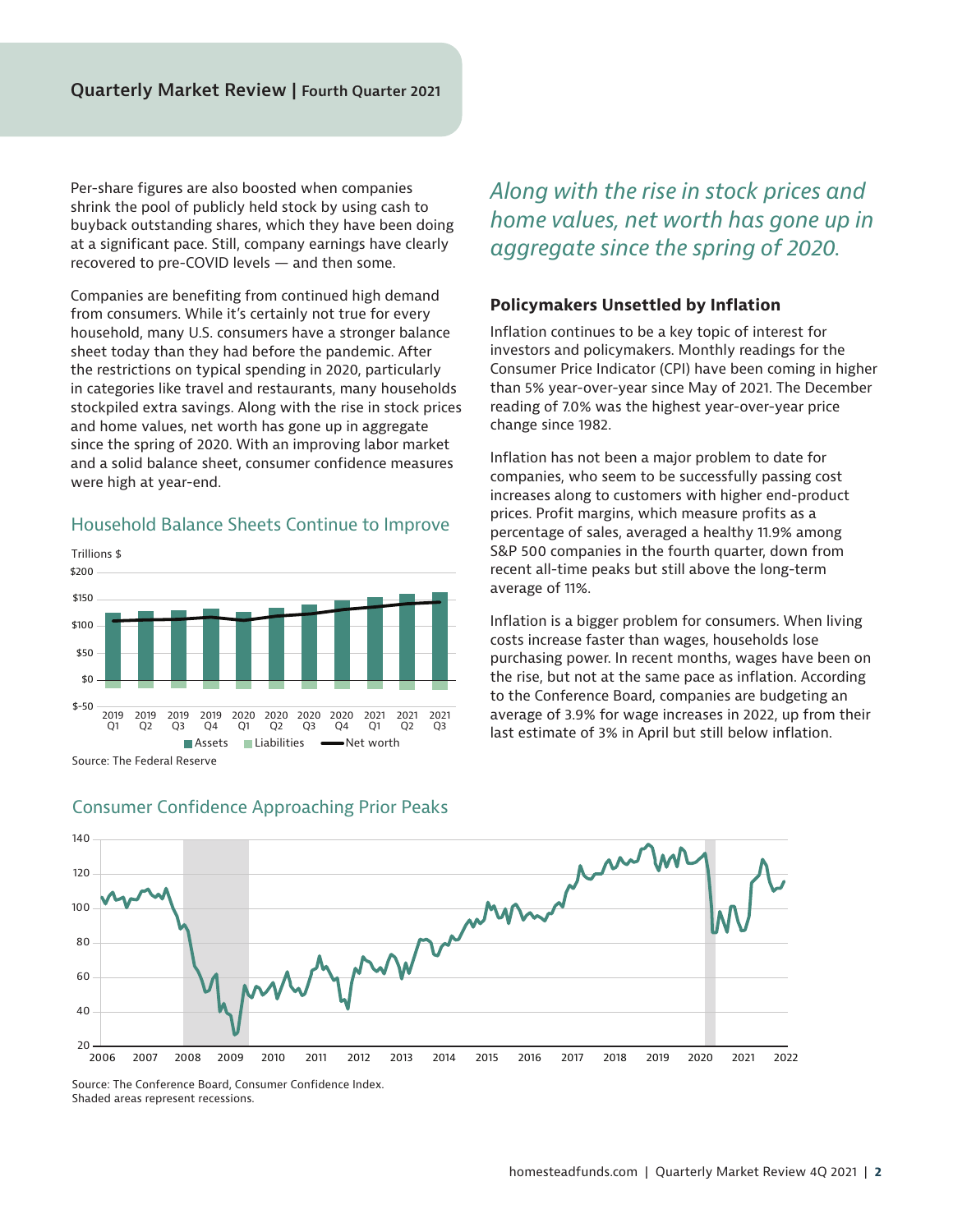Meanwhile, the disruptions of the pandemic have continued to affect supply chains and generate pockets of surging prices in some categories. Used cars and trucks, for instance, have experienced extreme inflation, with prices rising more than 30% year-over-year.

#### Change in Used Car Prices Year-Over-Year



Source: Bloomberg, Homestead Funds' analysis.

*Companies are benefiting from continued high demand from consumers. While it's certainly not true for every household, many U.S. consumers have a stronger balance sheet today than they had before the pandemic.* 

#### **Growth With a Bumpy Ride Ahead**

Analysts are currently projecting continued growth in 2022 for company earnings, though at a slower pace than we saw in 2021.

Supply chain issues arising from pandemic-induced labor interruptions are also still an ongoing headwind for companies. The Federal Reserve Bank of New York recently announced a new index that measures global supply chain pressure. The latest readings suggest that supply-chain backlogs may have peaked in late 2021, but it remains to be seen. Future variant waves could cause considerable disruption in the year ahead as well. The last two years have shown just how difficult it is to predict what comes next in a pandemic.

#### **Bonds**

**Bond returns were mixed in the fourth quarter. Interest rates climbed, particularly for bond maturities in the 2- to 10-year range. Rates for 30-year Treasuries and short-term issues under one year were essentially unchanged. Higher-thanexpected inflation readings prompted expectations for a tighter, less accommodative monetary policy in 2022 and beyond, driving interest rates higher for the medium-term segment of the market.** 

Credit spreads — the difference in yield for corporate bond issues compared to similar-duration Treasuries trended slightly wider but remained in a stable, healthy zone. We believe corporate balance sheets are strong and the likelihood of default among corporate issuers is low.

With increasing concerns about an overheating economy, policymakers at the Federal Reserve Bank (Fed) indicated a faster timeline for removing accommodative measures. They have begun to taper the asset purchasing program and markets are forecasting about three interest-rate increases in 2022.

#### **Performance Attribution for Our Bond Funds**

Against this backdrop, the Homestead Short-Term Government Securities Fund (HOSGX) returned -0.66% in the fourth quarter, in-line with its benchmark, the ICE BofAML 1-5 Year Treasury Index, which returned -0.68%. The fund's yield curve positioning boosted relative performance slightly thanks to an underweight around the 2-year maturity segment.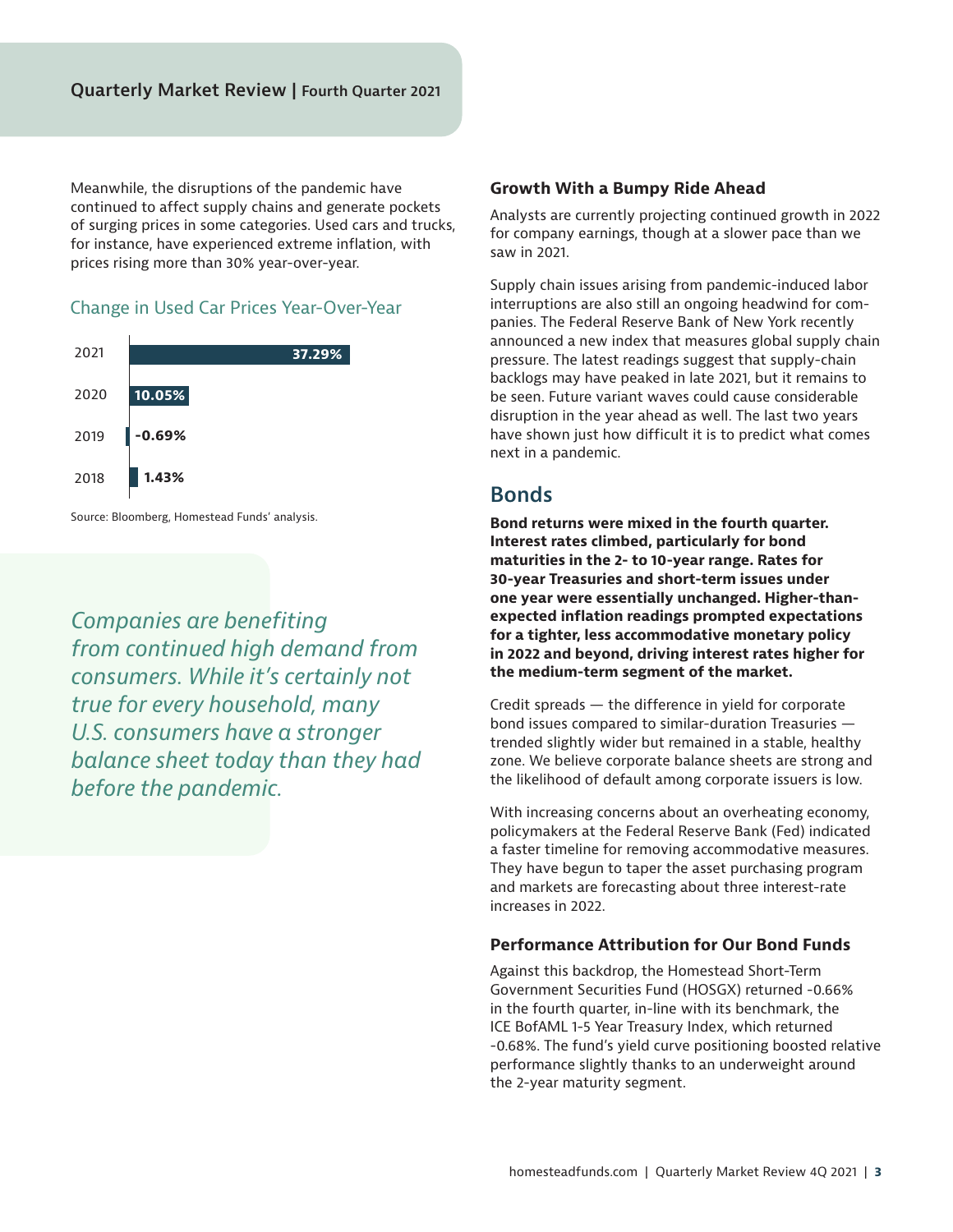The Homestead Short-Term Bond Fund (HOSBX) returned -0.88% in the quarter, trailing its benchmark, the ICE BofAML 1-5 Year Corporate/Government Bond Index, which returned -0.69%. The fund's overweight in higherquality holdings, relative to its benchmark, detracted from performance. However, yield curve positioning boosted returns.

The Homestead Intermediate Bond Fund (HOIBX) returned -0.24% in the fourth quarter, trailing its benchmark, the Bloomberg Barclays Aggregate Bond Index, which rose 0.01%. Widening credit spreads weighed on fund performance, particularly among issues in the financial and industrial sectors. Asset-backed securities also detracted from returns. However, yield curve positioning in Treasuries helped fund performance.

### **Stocks**

**Stocks resumed their rally, finishing the year with gains. Performance was mixed among benchmarks. Large-cap stocks generally outperformed small caps, but there was no clear trend in terms of growthversus value-style benchmarks. On a sector basis, performance varied across different segments of the market, but real estate stocks were a standout leader and communications services stocks lagged.**

Companies posted another strong quarter for earnings, closing out the year with about 45% growth in earnings-per-share overall in 2021. Supply chain issues continue to impact company sales in some instances. Stock valuations remained at higher-than-average levels on a price-to-earnings (P/E ratio) basis. M&A activity in the U.S. nearly doubled from 2020 levels to reach \$2.61 trillion in deals.

#### **Performance Attribution for Our Stock Funds**

The Homestead Value Fund (HOVLX) returned 8.51% in the fourth quarter, outperforming its benchmark, the Russell 1000 Value Index, which rose 7.77%. In the period, stock selection in communications services and health care holdings contributed to fund performance. Conversely, stock choices in the financials sector detracted from relative returns.

Compared to the index, the fund holds significant overweights in industrials and materials stocks. Its largest underweight allocations are in consumer staples and utilities stocks. With a bottom-up stock-picking

process, our portfolio managers note that they consider diversification from a sector perspective, but that they also look at company-level factors to balance the portfolio.

The Small-Company Stock Fund (HSCSX) rose 6.08% in the fourth quarter, outperforming its benchmark, the Russell 2000 Index, which returned 2.14%. In the period, stock choices in the materials sector contributed to outperformance. Our overweight position and stock selection in the industrials sector was also additive. Conversely, our underweight in the real estate sector and lack of holdings in the utilities sector detracted from relative returns.

Relative to its benchmark, the Small-Company Stock Fund continues to be notably underweight in the energy and consumer discretionary sectors. The portfolio's most significant overweights are in the industrials and materials sectors. As in the Value Fund, the Small-Company Stock Fund's portfolio managers assemble the portfolio with a bottom-up approach, applying a company-specific approach to diversification.

#### **Performance Attribution for Our Balanced Fund**

The Rural America Growth & Income Fund (HRRLX) returned 4.58% in the fourth quarter, trailing its custom benchmark, a 60%/40% blend of the Russell 3000 Index and the Bloomberg Barclays Government-Credit Index, which returned 5.31% for the same period.

The fund's stock allocation slightly lagged its benchmark, with stock selection in the information technology weighing on performance. Conversely, stock choices in the industrials and health care sectors aided fund returns. The fund holds its biggest sector overweights in real estate and industrials, compared to its equity benchmark, while the fund's largest underweights are in communication services and energy stocks.

The fund's bond allocation lagged its benchmark in the quarter. Holdings in the agency and municipal sectors detracted from relative performance, while holdings in asset-backed securities (ABS) contributed to returns. Compared to its bond benchmark, the fund holds overweights in corporate bonds and agency-issued bonds and is underweight in U.S. Treasury holdings.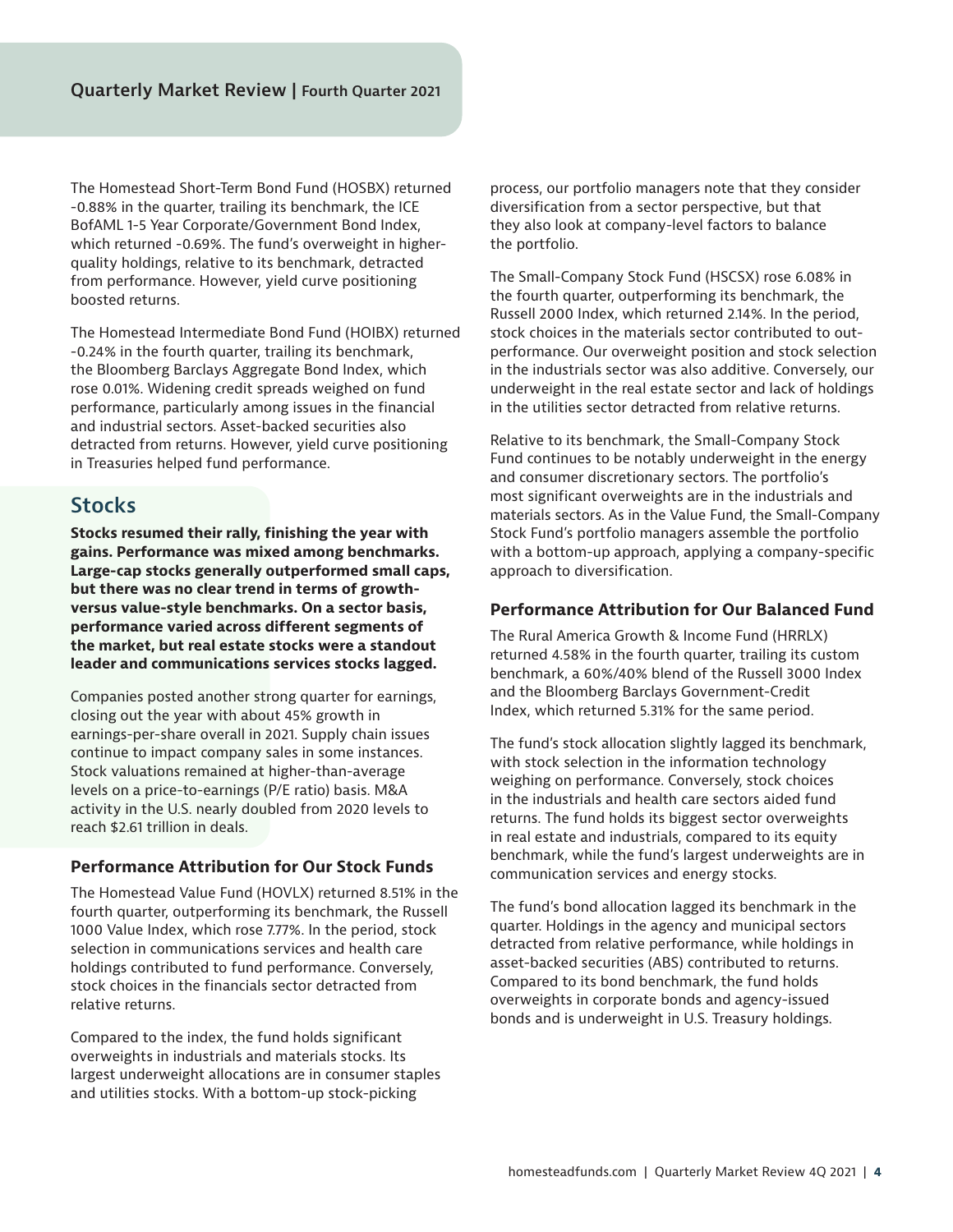#### **Total Returns as of 12/31/2021**

|                                                                                                                                           | Q4                   | Average Annual         |                        |                        |                        |                                     |
|-------------------------------------------------------------------------------------------------------------------------------------------|----------------------|------------------------|------------------------|------------------------|------------------------|-------------------------------------|
|                                                                                                                                           |                      | $1 - yr$               | $3 - yr$               | $5 - yr$               | $10 - yr$              | <b>Since</b><br>fund's<br>inception |
| <b>Bond Funds</b>                                                                                                                         |                      |                        |                        |                        |                        |                                     |
| <b>Short-Term Government Securities Fund (HOSGX)</b><br>ICE BofA ML 1-5 Year U.S. Treasury Index                                          | $-0.66%$<br>$-0.68%$ | $-1.18%$<br>$-1.10%$   | 2.08%<br>2.42%         | 1.66%<br>1.88%         | 1.11%<br>1.34%         | 2.94%<br>3.70%                      |
| Expense ratio 0.81% (gross) 0.75% (net) (12/31/20)*                                                                                       |                      |                        |                        |                        |                        |                                     |
| <b>Short-Term Bond Fund (HOSBX)</b><br>ICE BofA ML 1-5 Year Corp./Gov. Index<br>Expense ratio 0.78% (12/31/20)                            | $-0.88%$<br>$-0.69%$ | $-1.11%$<br>$-0.87%$   | 2.70%<br>2.92%         | 2.29%<br>2.28%         | 2.13%<br>1.84%         | 4.06%<br>4.27%                      |
| Intermediate Bond Fund (HOIBX)**<br><b>Bloomberg Barclays U.S. Aggregate Index</b><br>Expense ratio 1.13% (gross) 0.80% (net) (12/31/20)* | $-0.24%$<br>0.01%    | $-1.12%$<br>$-1.54%$   | <b>NA</b><br>4.79%     | <b>NA</b><br>3.57%     | <b>NA</b><br>2.90%     | 4.51%<br>4.25%                      |
| <b>Balanced Fund</b>                                                                                                                      |                      |                        |                        |                        |                        |                                     |
| <b>Rural America Growth &amp; Income Fund (HRRLX)***</b><br><b>Blended Index</b>                                                          | 4.58%<br>5.31%       | <b>NA</b><br><b>NA</b> | <b>NA</b><br><b>NA</b> | <b>NA</b><br><b>NA</b> | <b>NA</b><br><b>NA</b> | <b>NA</b><br><b>NA</b>              |
| Expense ratio 2.26% (gross) 1.00% (net) (5/01/21)*                                                                                        |                      |                        |                        |                        |                        |                                     |
| <b>Equity Funds</b>                                                                                                                       |                      |                        |                        |                        |                        |                                     |
| <b>Value Fund (HOVLX)</b><br><b>Russell 1000 Value Index</b>                                                                              | 8.51%<br>7.77%       | 25.07%<br>25.16%       | 19.78%<br>17.64%       | 14.48%<br>11.16%       | 14.32%<br>12.97%       | 10.73%<br><b>NA</b>                 |
| Expense ratio 0.65% (12/31/20)                                                                                                            |                      |                        |                        |                        |                        |                                     |
| <b>Small-Company Stock Fund (HSCSX)</b><br><b>Russell 2000 Index</b>                                                                      | 6.08%<br>2.14%       | 20.68%<br>14.82%       | 21.64%<br>20.02%       | 8.27%<br>12.02%        | 11.46%<br>13.23%       | 9.29%<br>8.28%                      |
| Expense ratio 1.12% (12/31/20)                                                                                                            |                      |                        |                        |                        |                        |                                     |

*The total returns shown above represent past performance, which does not guarantee future results. Investment return and principal value of an investment will fluctuate. An investor's shares, when redeemed, may be worth more or less than their original cost. Current performance may be higher or lower than the performance data quoted. For performance data current to the most recent month-end, call 800.258.3030 or visit homesteadfunds.com.*

The expense ratio shows the percentage of fund assets deducted annually to cover operating expenses. Fund expense ratios shown here do not include acquired fund fees and expenses. If applicable, these additional costs are disclosed in the prospectus.

\*RE Advisers has contractually agreed, through at least May 1, 2022, to limit the funds' operating expenses to an amount not to exceed 0.75% (Short-Term Government Securities Fund), 0.80% (Intermediate Bond Fund) or 1.00% (Rural America Growth & Income Fund). This waiver agreement will terminate immediately upon termination of the fund's Management Agreement and may be terminated by the fund or RE Advisers with one year's notice.

\*\*The inception date of this fund is May 1, 2019.

\*\*\*The inception date of this fund is May 1, 2021.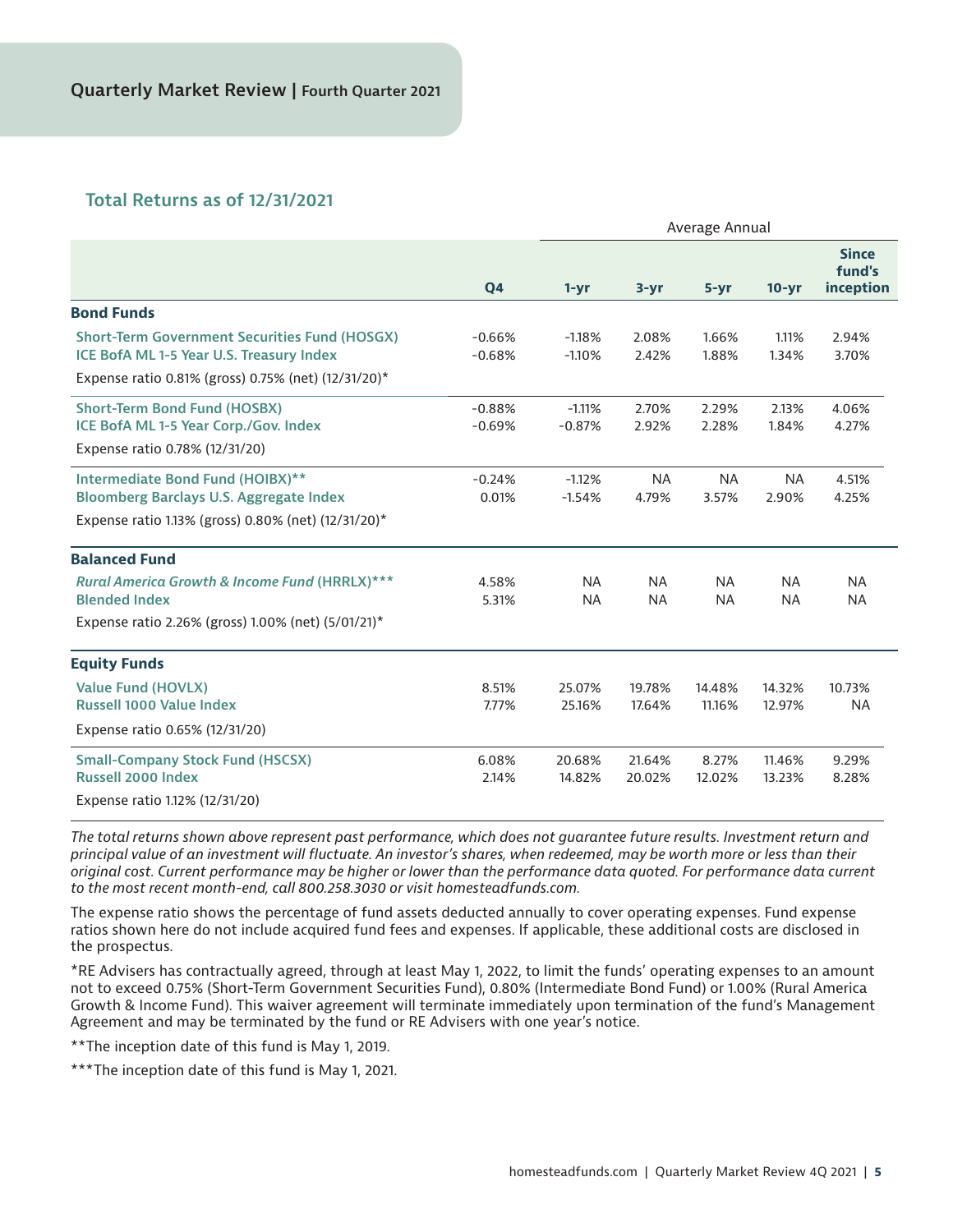## **Equity Fund Management Bond Fund Management**



#### **Prabha Carpenter, CFA® Senior Equity Portfolio Manager**

Prabha co-manages the Value, Small-Company Stock and Rural America Growth & Income funds. She is a graduate of the University of Madras, where she received a BA in economics. She received her BS degree in business economics

and an MBA with distinction in finance from American University. Prabha holds the Chartered Financial Analyst designation.



#### **Mark Iong, CFA® Equity Portfolio Manager**

Mark co-manages the Rural America Growth & Income Fund and supports the equity strategies. Mark is a graduate of Cornell University, where he received a BS degree in operations research and information engineering. He holds the Chartered

Financial Analyst designation.



#### **Jim Polk, CFA® Head of Equity Investments**

Jim co-manages the Value, Small-Company Stock and Rural America Growth & Income funds. He received a BA in English from Colby College and an MBA from the Olin Graduate School of Business at Babson College. Jim holds the

Chartered Financial Analyst designation.



#### **Mauricio Agudelo, CFA® Head of Fixed-Income Investments**

Mauricio co-manages the Short-Term Government Securities. Short-Term Bond, Intermediate Bond and Rural America Growth & Income funds. He received a BS in finance from the University of Maryland, Robert H. Smith School of Business. He minored

in business culture and language, with a concentration in Spanish. He holds the Chartered Financial Analyst designation.



#### **Ivan Naranjo, CFA®, FRM® Fixed-Income Portfolio Manager**

Ivan co-manages the Short-Term Government Securities. Short-Term Bond, Intermediate Bond and Rural America Growth & Income funds. Ivan received a BS in finance from the University of Maryland, Robert H. Smith School of Business.

He holds the Chartered Financial Analyst and Financial Risk Manager designations.

#### Prepared: January 13, 2022

This material represents an assessment of the market and economic environment at a specific point in time and is not intended to be a forecast of future events, or a guarantee of future results. Forward-looking statements are subject to certain risks and uncertainties. Actual results, performance or achievements may differ materially from those expressed or implied. Information is based on data gathered from what we believe are reliable sources. It is not guaranteed as to accuracy, does not purport to be complete and is not intended to be used as a primary basis for investment decisions. It should also not be construed as advice meeting the particular investment needs of any investor.

Diversification does not guarantee a profit or protect against a loss in a declining market. It is a method used to help manage investment risk.

Debt securities are subject to interest rate risk, credit risk, extension risk, income risk, issuer risk and market risk. The value of U.S. government securities can decrease due to changes in interest rates or changes to the financial condition or credit rating of the U.S. government. Investments in asset-backed and mortgage-backed securities are also subject to prepayment risk as well as increased susceptibility to adverse economic developments. High-yield, lower-rated, securities involve greater risk than higher-rated securities. Loans are subject to risks involving the enforceability of security interests and loan transactions, inadequate collateral, liabilities relating to collateral securing obligations, and the liquidity of the loans. Equity securities generally have greater price volatility than fixed-income securities and are subject to issuer risk and market risk. Value stocks are subject to the risk that returns on stocks within the style category will trail returns of stocks representing other styles or the market overall. Securities of small and medium-sized companies tend to be riskier than those of larger companies.

Index Definitions: The **ICE BofA Merrill Lynch 1-5 Year U.S. Treasury Index** measures the performance of short-term U.S. Treasury securities. The **ICE BofA Merrill Lynch 1-5 Year Corp./Gov. Index** measures the performance of U.S. government and investment-grade corporate debt. The **Bloomberg Barclays U.S. Aggregate Bond Index** is a broad-based benchmark that measures the investment-grade, U.S. dollar-denominated, fixed-rate taxable bond market. The **Blended Index** is composed of the Russell 3000 and the Bloomberg Barclays Intermediate U.S. Government/Credit Bond Index in a static 60/40 allocation. The Russell 3000 is a market capitalization-weighted benchmark index made up of the 3000 largest U.S. stocks, which represent about 98% of the U.S. equity market. The Bloomberg Barclays Intermediate U.S. Government/Credit Bond Index is